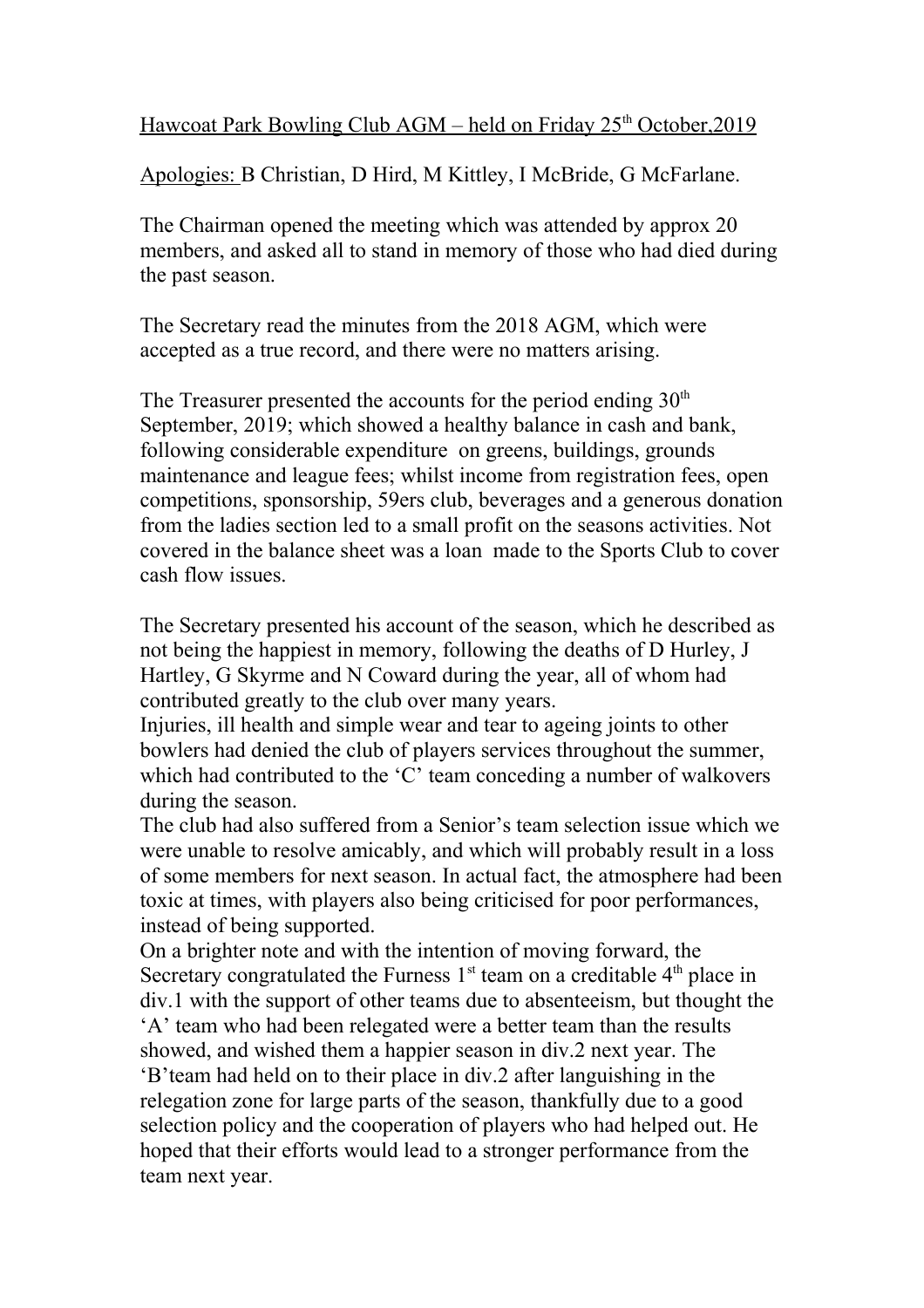He went on to congratulate both Ulverston league teams on some excellent wins and maintaining good positions in their respective divisions, and also the Senior's  $1<sup>st</sup>$  team for claiming the div.1 title and the 'B' team for their Billy Hall Trophy success.

In the club early season comps, he congratulated Bill McLaughlin on his Championship success and Bob Parkinson for winning the Handicap.

The five open comps run during the season had been well supported, and although we had lost the sponsor of the Spring Singles, all the others had made a profit.

The Salmesbury trip organised by Ray Williams had once again been a huge success, with the members receiving a warm welcome, great food, and everyone enjoying the 'round robin' pairs, played in good humour and competitive spirit.

The 'Big Smash' hosted at the club during May, had roughly 128 bowlers playing at Hawcoat Park. A good contribution had been made to club funds irrespective of the poor weather. The organisers expressed their thanks to the club and have already applied to hold the event here again next season.

Finally, he complimented the work teams on maintaining the greens, grounds and facilities, and for continuing their activities on installing more plastic seating and perimeter boarding during the close season, he thanked all who had contributed to the running of the club, and wished everyone good health and a successful season in 2020; a year that marks the 90<sup>th</sup> anniversary of the Sports club.

The Chairman acknowledged that Officers to the club had been appointed for 2 years at the last AGM, but due to illness, one or two vacancies had arisen on the committee. John Lavender and Jim Bawden volunteered, and were voted onto the committee, the Chairman thanked them for their support.

The meeting voted no change to the honorariums, with the Secretary on £80 Treasurer on £60 Delegate on £30 and Comp Sec on £40.

In the absence of the Delegate, J Bawden and C Knipe had attended the Furness League AGM the previous night, and with no mandates on the agenda and the current Officers all being re-elected, they presented the league's accounts for the year, which showed a small profit, and